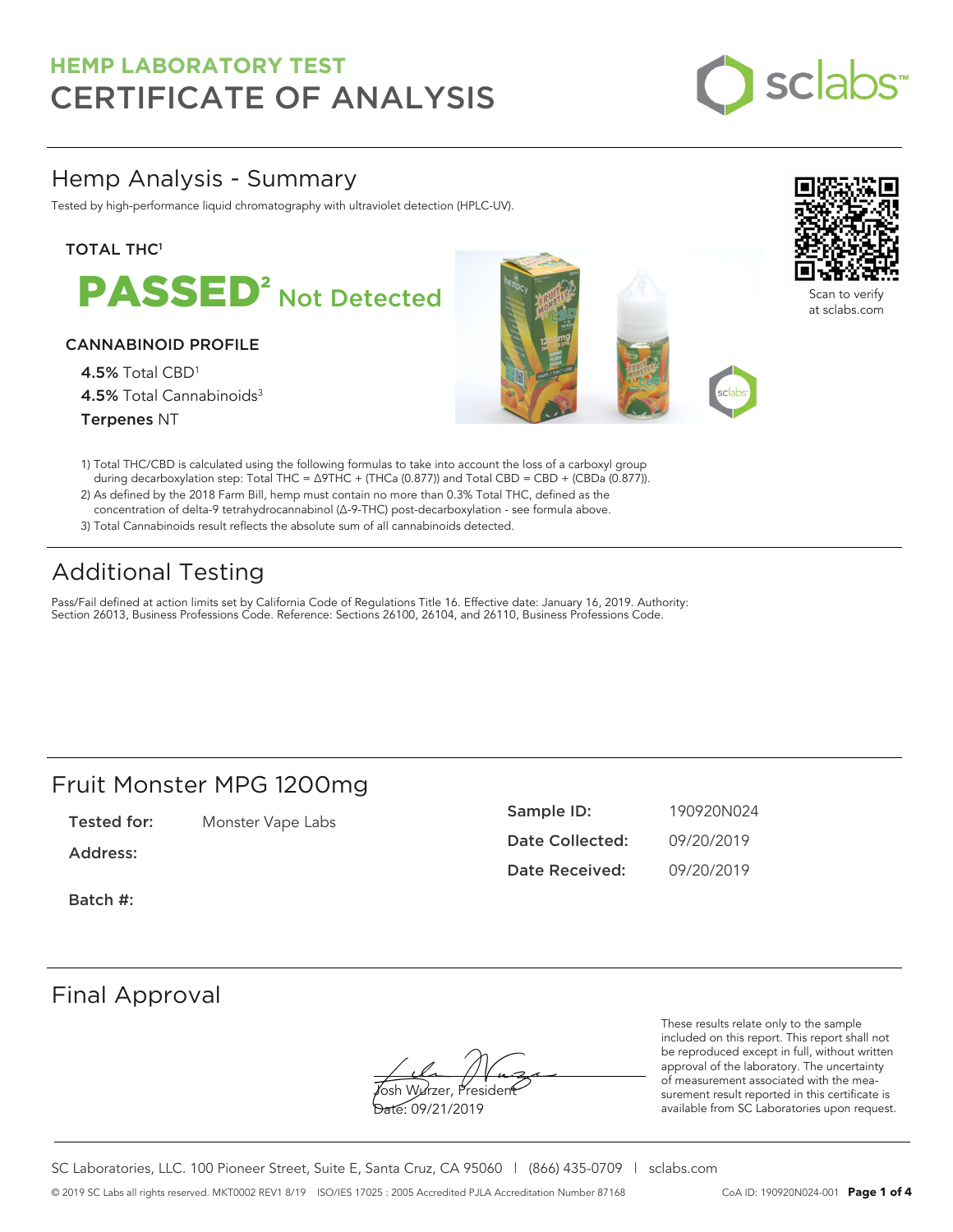

SC Laboratories, LLC 100 Pioneer Street, Suite E Santa Cruz, CA 95060 (866) 435-0709 | sclabs.com

| Density:         | 1.0258 g/mL              |
|------------------|--------------------------|
| Serving Mass:    |                          |
| Unit Volume:     | 30 Milliliters per Unit  |
| Sample Count:    |                          |
| Batch Count:     |                          |
| Sample Type:     | Infused, Liquid Edible   |
| Sample Metrc ID: |                          |
| Batch #:         |                          |
| LIMS Sample ID:  | 190920N024               |
| Sample Name:     | Fruit Monster MPG 1200mg |

#### **Moisture Test Results**

|   |  |  | ______ |  |
|---|--|--|--------|--|
|   |  |  |        |  |
|   |  |  |        |  |
| . |  |  |        |  |

**Results (%)**

| <b>Cannabinoid Test Results</b>                                                              |                           |           | 09/21/2019       |
|----------------------------------------------------------------------------------------------|---------------------------|-----------|------------------|
| Cannabinoid analysis utilizing High Performance Liquid Chromatography<br>(HPLC, QSP 5-4-4-4) |                           |           |                  |
|                                                                                              | mg/mL                     | %         | LOD / LOQ mg/mL  |
| <b>A9THC</b>                                                                                 | <b>ND</b>                 | <b>ND</b> | 0.0009 / 0.003   |
| A8THC                                                                                        | <b>ND</b>                 | <b>ND</b> | 0.0009 / 0.003   |
| <b>THCa</b>                                                                                  | <b>ND</b>                 | <b>ND</b> | 0.0009 / 0.003   |
| <b>THCV</b>                                                                                  | <b>ND</b>                 | <b>ND</b> | 0.0004 / 0.001   |
| <b>THCVa</b>                                                                                 | <b>ND</b>                 | <b>ND</b> | 0.0013 / 0.004   |
| <b>CBD</b>                                                                                   | 46.817                    | 4.5640    | 0.0009 / 0.003   |
| CBDa                                                                                         | <b>ND</b>                 | <b>ND</b> | 0.0009 / 0.003   |
| <b>CBDV</b>                                                                                  | 0.107                     | 0.0104    | 0.0004 / 0.001   |
| CBDVa                                                                                        | <b>ND</b>                 | <b>ND</b> | 0.0003 / 0.001   |
| <b>CBG</b>                                                                                   | <b>ND</b>                 | <b>ND</b> | 0.001 / 0.003    |
| CBGa                                                                                         | <b>ND</b>                 | <b>ND</b> | 0.0008 / 0.002   |
| <b>CBL</b>                                                                                   | <b>ND</b>                 | <b>ND</b> | 0.0021 / 0.006   |
| <b>CBN</b>                                                                                   | <b>ND</b>                 | <b>ND</b> | 0.0009 / 0.003   |
| CBC.                                                                                         | <b>ND</b>                 | <b>ND</b> | 0.0011 / 0.003   |
| CBCa                                                                                         | <b>ND</b>                 | <b>ND</b> | 0.0015 / 0.005   |
| <b>Sum of Cannabinoids:</b>                                                                  | 46.924                    | 4.5744    | 1407.720 mg/Unit |
| Total THC (∆9THC+0.877*THCa)                                                                 | <b>ND</b>                 | ND.       | <b>ND</b>        |
| Total CBD (CBD+0.877*CBDa)                                                                   | 46.817                    | 4.564     | 1404.510 mg/Unit |
| $\triangle$ 9THC per Unit<br>∆9THC per Serving                                               | Action Limit mg<br>1000.0 | Pass      | <b>ND</b>        |

### **Batch Photo**



| Date Collected:                       | 09/20/2019        |
|---------------------------------------|-------------------|
| Date Received:                        | 09/20/2019        |
| Tested for:                           | Monster Vape Labs |
| License #:                            |                   |
| Address:                              |                   |
| Produced by:                          |                   |
| License #:                            |                   |
| Address:                              |                   |
| <b>Overall result for batch: Pass</b> |                   |

#### **Water Activity Test Results**

| <b>Water Activity</b> | <b>Results (Aw)</b><br><b>NT</b><br><b>Contract Contract Contract</b> | <b>Action Limit Aw</b> |
|-----------------------|-----------------------------------------------------------------------|------------------------|
|                       |                                                                       |                        |

### **Terpene Test Results**

| Terpene analysis utilizing Gas Chromatography - Flame Ionization<br>Detection (GC - FID) |                        |   |                |
|------------------------------------------------------------------------------------------|------------------------|---|----------------|
|                                                                                          | mg/g                   | % | LOD / LOQ mg/g |
| 2 Bisabolol                                                                              | NT                     |   |                |
| 2 Pinene                                                                                 | NT                     |   |                |
| 3 Carene                                                                                 | NT                     |   |                |
| Borneol                                                                                  | NT                     |   |                |
| <b>Z</b> Caryophyllene                                                                   | NT                     |   |                |
| Geraniol                                                                                 | NT                     |   |                |
| 2 Humulene                                                                               | NT                     |   |                |
| Terpinolene                                                                              | NT                     |   |                |
| Valencene                                                                                | NT                     |   |                |
| Menthol                                                                                  | NT                     |   |                |
| Nerolidol                                                                                | NT                     |   |                |
| Camphene                                                                                 | NT                     |   |                |
| Eucalyptol                                                                               | NT                     |   |                |
| 2 Cedrene                                                                                | NT                     |   |                |
| Camphor                                                                                  | NT                     |   |                |
| (-)-Isopulegol                                                                           | $\overline{\text{NT}}$ |   |                |
| Sabinene                                                                                 | NT                     |   |                |
| <b>27</b> Terpinene                                                                      | NT.                    |   |                |
| <b>27 Terpinene</b>                                                                      | NT                     |   |                |
| Linalool                                                                                 | NT                     |   |                |
| Limonene                                                                                 | NT                     |   |                |
| Myrcene                                                                                  | NT                     |   |                |
| Fenchol                                                                                  | NT                     |   |                |
| <sup>2</sup> Phellandrene                                                                | NT                     |   |                |
| Caryophyllene Oxide                                                                      | NT                     |   |                |
| Terpineol                                                                                | NT                     |   |                |
| 2 Pinene                                                                                 | NT                     |   |                |
| R-(+)-Pulegone                                                                           | NT                     |   |                |
| <b>Geranyl Acetate</b>                                                                   | NT                     |   |                |
| Citronellol                                                                              | NT                     |   |                |
| p-Cymene                                                                                 | NT                     |   |                |
| Ocimene                                                                                  | NT                     |   |                |
| Guaiol                                                                                   | NT                     |   |                |
| Phytol                                                                                   | NT                     |   |                |
| Isoborneol                                                                               | NT                     |   |                |
|                                                                                          |                        |   |                |
| Total Tarnana Concentration:                                                             | NIT                    |   |                |

**Total Terpene Concentration:**

#### Sample Certification

California Code of Regulations Title 16 Effect Date January 16, 2019<br>Authority: Section 26013, Business and Professions Code.<br>Reference: Sections 26100, 26104 and 26110, Business and Professions Code.



Josh Wurzer, President Date: 09/21/2019

© 2019 SC Labs all rights reserved. MKT0002 REV1 8/19 ISO/IES 17025 : 2005 Accredited PJLA Accreditation Number 87168 CoA ID: 190920N024-001 **Page 2 of 4**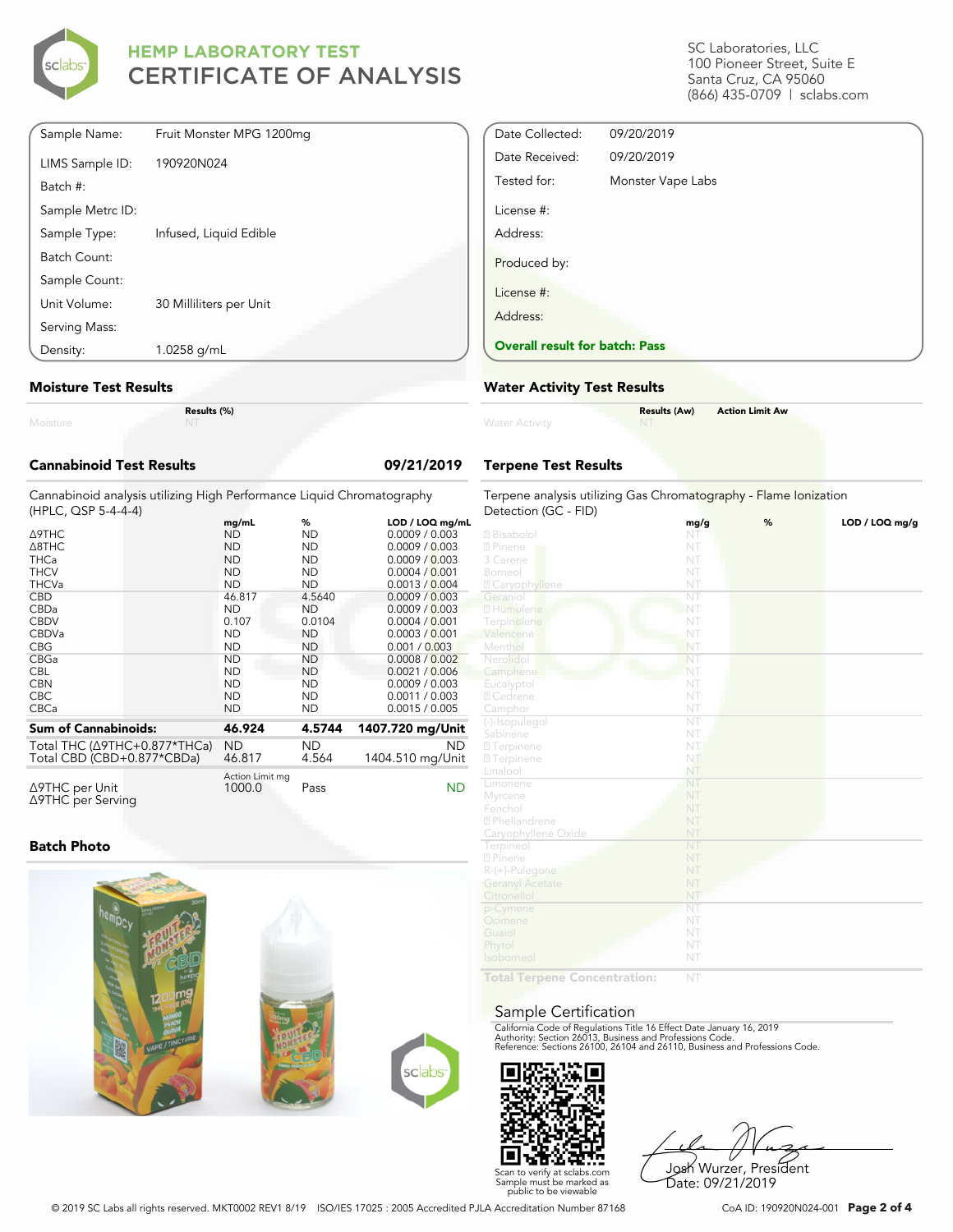

| Sample Name:     | Fruit Monster MPG 1200mg |
|------------------|--------------------------|
| LIMS Sample ID:  | 190920N024               |
| Batch #:         |                          |
| Sample Metrc ID: |                          |
| Sample Type:     | Infused, Liquid Edible   |
| Batch Count:     |                          |
| Sample Count:    |                          |
| Unit Volume:     | 30 Milliliters per Unit  |
| Serving Mass:    |                          |
| Density:         | 1.0258 g/mL              |
|                  |                          |

### **Pesticide Test Results**

Pesticide, Fungicide and plant growth regulator analysis utilizing HPLC-Mass Spectrometry and GC-Mass Spectrometry **Results (μg/g) Action Limit μg/g LOD / LOQ μg/g**

|                         | Results (µg/g) | Action Limit µg/g | LOD / LOQ µg/g |
|-------------------------|----------------|-------------------|----------------|
| Abamectin               | NT             |                   |                |
| Acephate                | NT             |                   |                |
| Acequinocyl             | NT             |                   |                |
| Acetamiprid             | NT             |                   |                |
| Azoxystrobin            | NT             |                   |                |
| Bifenazate              | NT             |                   |                |
| Bifenthrin              | NT             |                   |                |
| <b>Boscalid</b>         | NT             |                   |                |
| Captan                  | NT             |                   |                |
| Carbaryl                | NT             |                   |                |
| Chlorantraniliprole     | NT             |                   |                |
| Clofentezine            | NT             |                   |                |
| Cyfluthrin              | NT             |                   |                |
| Cypermethrin            | NT             |                   |                |
| Diazinon                | NT             |                   |                |
| Dimethomorph            | NT             |                   |                |
| Etoxazole               | NT             |                   |                |
| Fenhexamid              | NT             |                   |                |
| Fenpyroximate           | NT             |                   |                |
| Flonicamid              | NT             |                   |                |
| Fludioxonil             | NT             |                   |                |
| Hexythiazox             | NT             |                   |                |
| Imidacloprid            | NT             |                   |                |
| Kresoxim-methyl         | NT             |                   |                |
| Malathion               | NT             |                   |                |
| Metalaxyl               | NT             |                   |                |
| Methomyl                | NT             |                   |                |
| Myclobutanil            | NT             |                   |                |
| Naled                   | NT             |                   |                |
| Oxamyl                  | NT             |                   |                |
| Pentachloronitrobenzene | NT             |                   |                |
| Permethrin              | NT             |                   |                |
| Phosmet                 | NT             |                   |                |
| Piperonylbutoxide       | NT             |                   |                |
| Prallethrin             | NT             |                   |                |
| Propiconazole           | NT             |                   |                |
| Pyrethrins              | NT             |                   |                |
| Pyridaben               | NT             |                   |                |
| Spinetoram              | NT             |                   |                |
| Spinosad                | NT             |                   |                |
| Spiromesifen            | NT             |                   |                |
| Spirotetramat           | NT             |                   |                |
| Tebuconazole            | NT             |                   |                |
| Thiamethoxam            | NT             |                   |                |
| Trifloxystrobin         | NT             |                   |                |

### **Mycotoxin Test Results**

Mycotoxin analysis utilizing HPLC-Mass Spectrometry **Results (μg/kg) Action Limit μg/kg LOD / LOQ μg/kg** NT

SC Laboratories, LLC 100 Pioneer Street, Suite E Santa Cruz, CA 95060 (866) 435-0709 | sclabs.com

| Date Collected:                       | 09/20/2019        |  |
|---------------------------------------|-------------------|--|
| Date Received:                        | 09/20/2019        |  |
| Tested for:                           | Monster Vape Labs |  |
| License #:                            |                   |  |
| Address:                              |                   |  |
| Produced by:                          |                   |  |
| License #:                            |                   |  |
| Address:                              |                   |  |
| <b>Overall result for batch: Pass</b> |                   |  |
|                                       |                   |  |

#### **Pesticide Test Results**

| Pesticide, Fungicide and plant growth regulator analysis utilizing<br>HPLC-Mass Spectrometry and GC-Mass Spectrometry |                     |                   |                     |
|-----------------------------------------------------------------------------------------------------------------------|---------------------|-------------------|---------------------|
|                                                                                                                       | Results $(\mu g/g)$ | Action Limit µg/g | $LOD / LOQ \mu g/g$ |
| Aldicarb                                                                                                              | NT                  |                   |                     |
| Carbofuran                                                                                                            | NT                  |                   |                     |
| Chlordane                                                                                                             | NT                  |                   |                     |
| Chlorfenapyr                                                                                                          | NT                  |                   |                     |
| Chlorpyrifos                                                                                                          | NT                  |                   |                     |
| Coumaphos                                                                                                             | NT                  |                   |                     |
| Daminozide                                                                                                            | NT                  |                   |                     |
| <b>DDVP</b> (Dichlorvos)                                                                                              | NT                  |                   |                     |
| Dimethoate                                                                                                            | NT                  |                   |                     |
| Ethoprop(hos)                                                                                                         | NT                  |                   |                     |
| Etofenprox                                                                                                            | NT                  |                   |                     |
| Fenoxycarb                                                                                                            | NT                  |                   |                     |
| Fipronil                                                                                                              | NT                  |                   |                     |
| Imazalil                                                                                                              | NT                  |                   |                     |
| Methiocarb                                                                                                            | NT                  |                   |                     |
| Methyl parathion                                                                                                      | NT                  |                   |                     |
| Mevinphos                                                                                                             | NT                  |                   |                     |
| Paclobutrazol                                                                                                         | NT                  |                   |                     |
| Propoxur                                                                                                              | NT                  |                   |                     |
| Spiroxamine                                                                                                           | NT                  |                   |                     |
| Thiacloprid                                                                                                           | NT                  |                   |                     |

# **Heavy Metal Test Results**

Heavy metal analysis utilizing Inductively Coupled Plasma Mass Spectrometry (ICP-MS)

| $\frac{1}{2}$ | Results (µq/q) | Action Limit µg/g | $LOD / LOQ \mu g/g$ |
|---------------|----------------|-------------------|---------------------|
| Cadmium       | NT.            |                   |                     |
| Lead          |                |                   |                     |
| Arsenic       | NT             |                   |                     |
| Mercury       | NT             |                   |                     |

Sample Certification

California Code of Regulations Title 16 Effect Date January 16, 2019<br>Authority: Section 26013, Business and Professions Code.<br>Reference: Sections 26100, 26104 and 26110, Business and Professions Code.



Josh Wurzer, President Date: 09/21/2019

© 2019 SC Labs all rights reserved. MKT0002 REV1 8/19 ISO/IES 17025 : 2005 Accredited PJLA Accreditation Number 87168 CoA ID: 190920N024-001 **Page 3 of 4**